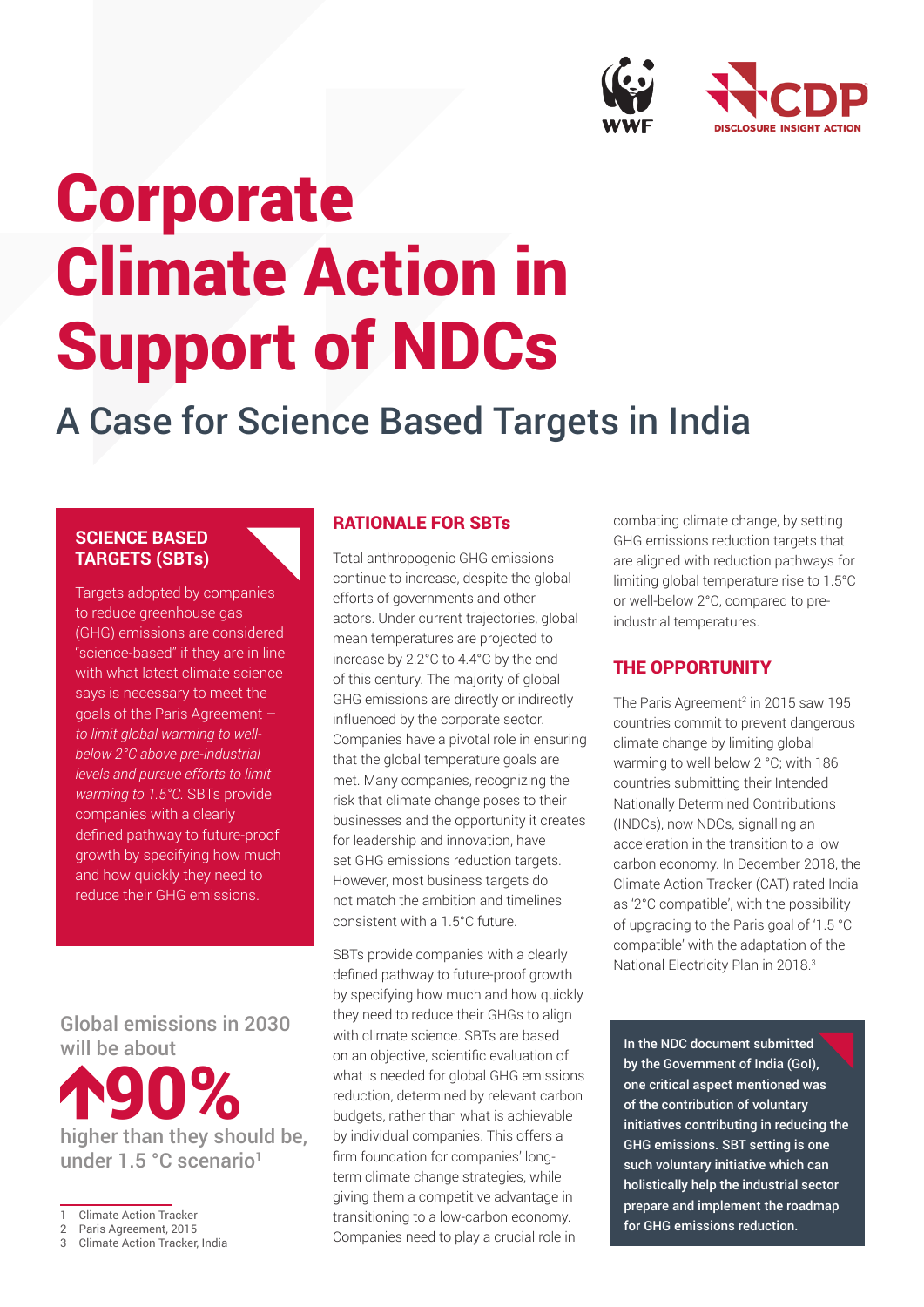The manufacturing industries and construction sector together account for

18.4% of total emissions from the energy sector.

### ROLE OF INDUSTRY IN EMISSION REDUCTIONS

The GoI voluntarily committed to reducing the GHG intensity of the country by 20- 25% by 2020 of 2005 levels; however, with the conclusion of COP 21 in Paris in 2015, the Government revised their GHG target and committed to a more ambitious target of reducing the GHG emission intensity by 33-35% by 2030 from 2005 levels.

The corporate sector can play a crucial role in order for India to achieve these commitments, since most of the GHG emissions are directly or indirectly related to industries. As per India's Second Biennial Update Report, submitted in December 2018,<sup>4</sup> manufacturing industries and construction sector emitted 3,51,909 Gg CO $_{\textrm{\tiny{2}}}$ e in 2014 that together account for 18.4% of total emissions from the energy sector. In addition, the Energy and Industrial Processes and Product Use (IPPU) sectors in India contributed to 2 Million GgCO $_2$ e, $^5$  accounting for 8% of GHG emissions. Commercial & Industrial customers also consume more than 50% of electricity in India.



**Paris Agreement in 2015 saw 195 countries commit to prevent dangerous climate change**

The major share of emissions from various sectors under IPPU are shown in the pie chart.

NDCs have an impact on Indian businesses with respect to future market strategies and their repercussions on investments, R&D initiatives, and capacity-building. Businesses need to follow a step-wise approach to reduce their GHG emissions, starting with measuring their footprint based on their growth projections, setting targets, developing a roadmap for mitigation and then disclosing their emissions.

Disclosures also help organizations measure, understand and communicate their economic, environmental, social and governance performance, and consequently set goals, and manage change more effectively. They provide a robust platform for a company to communicate its sustainability issues and impacts, while forming an important part of shareholder and stakeholder relations. This kind of transparency leads to better decision making, which helps build and maintain trust in businesses and related investments for investors, stakeholders, state and non-state actors.

Businesses are not immune to climate risks. Extreme weather and shifting climate patterns pose physical risks to businesses leading to disruption of supply chains, labour issues, decline in productivity and direct loss of assets. Businesses are also exposed to several transition related risks, namely legal risks involving climate related litigation for failure to mitigate, adapt or disclose climate risks, market risks stemming from fluctuations in supply and demand of commodities, products & services, technology risks due to



technological disruptions necessary for a lower carbon economy, challenging established business models, reputational risks due to stakeholder pressure on corporate governance and climate change issues, and regulatory risks stemming from policy actions that mitigate climate change. Despite these climate-related risks, companies are also presented with an increasing number of market opportunities, by enhancing competitiveness, reducing input costs, innovating and maximizing outputs.

### EMISSION REDUCTION INITIATIVES BY COMPANIES

Data disclosed to CDP shows a steady rise in commitments and contributions by businesses. 'Energy efficiency: Processes' is the most deployed Emission Reduction Initiative (ERI).

CDP 2018 data shows that out of the 52 reporting companies across sectors in India, the highest emissions of 2,06,550 GgCO2e came from the Materials sector, which includes companies from sectors, such as Chemicals, Cement & Concrete, Metallic Mineral Mining, Metal Smelting, Refining & Forming. GHG emission due to industry energy use has grown by 10%, between 2005 to 2013. Also, its share in the total industrial emissions has increased from 65% to 76% in the same period. This puts impetus on the sector to be the focus of India's emission mitigation policy, and it is critical to devise ways for the sector to reduce dependence on fossil energy while ensuring rapid growth in production, reducing emissions intensity and enhancing international competitiveness.

<sup>4</sup> INDIA Second Biennial Update Report to the UNFCCC

<sup>5</sup> INDIA Second Biennial Update Report to the UNFCCC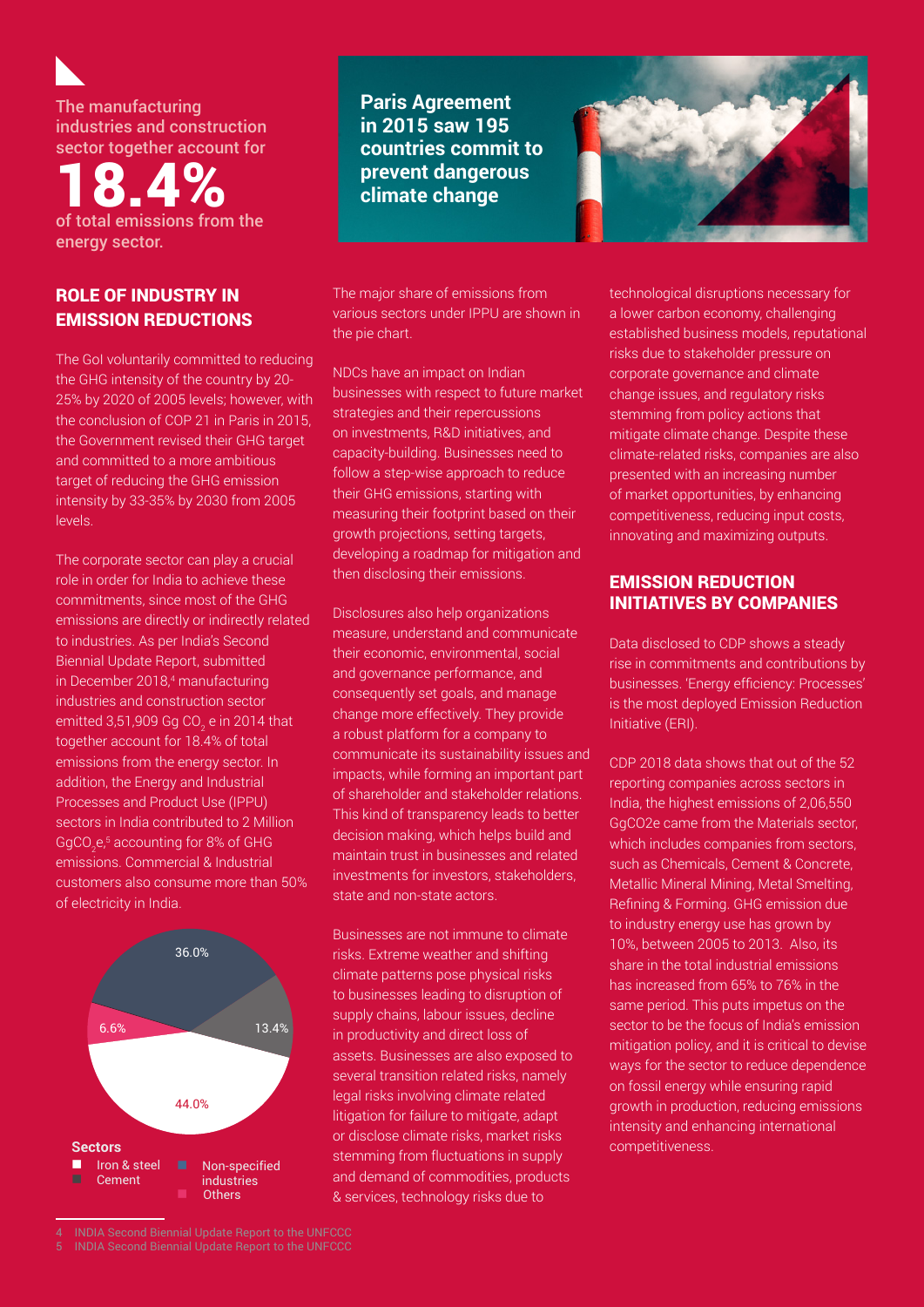

### GOVERNMENT INITIATIVES

Sustainability is a business issue. With consumption growing rapidly due to growing population and rising income, there is unprecedented strain on natural resources. SBTs are becoming a mainstream business practice - because more and more companies, like ours, are recognizing that the transition to a low-carbon economy is a huge business opportunity as well as the only way to secure sustainable prosperity. Following the Mahindra Challenge at Davos 2018, i.e. reaching 500 commitments to SBTi by September 2018, in a short span of two months 27 companies signed up and at present more than 500 companies have committed to SBTi. Taking on emission and carbon footprint reduction targets as per the SBT framework gives a sense that the organisation is on an ambitious and meaningful path to

combat climate change.

**– Anand Mahindra**

*Chairman* Mahindra Group

To achieve the NDCs, the GoI has committed to implement various initiatives focused on renewable energy, energy efficiency, afforestation, etc. India is running one of the largest renewable capacity expansion programmes in the world, as a result of which installed renewable power capacity has already crossed 78 GW as of March 2019 (excluding large hydro). The industry sector has a significant role to play in achieving the country's climate targets, through the PAT scheme, and adopting renewable energy to decarbonize the energy supply. The Ministry of Power and the Bureau of Energy Efficiency state that the first cycle of the PAT scheme resulted in savings of 5.6 GW and 31 MtCO<sub>2</sub>e between 2012 and 2015. The policies and initiatives to combat climate change have so far yielded positive outcomes especially the PAT scheme and renewable energy targets. Renewable energy installed capacity accounts for more than 22% of the installed power capacity, with the current share of renewables in actual energy produced going up to ~10%. The PAT cycle 2 is anticipated to reduce absolute emissions to the tune of 3-4% of India's total emissions, which together with the outcomes of PAT cycle 1 constitutes ~5-6% of India's total emissions. The PAT cycle is being implemented on a rolling basis, with inclusion of more & more businesses and newer sectors, e.g. railways, discoms and refineries have been added in addition to the eight existing sectors, and more sectors are expected to be added over a course of time.

### SCIENCE BASED TARGETS

Companies need more ambitious emissions reduction targets that ensure that the transformational action they take is aligned with current climate science. Despite setting environmental targets, their pace and scale may not be enough

to make the required contribution towards achieving the Paris goals. The Science Based Targets initiative (SBTi) is the only benchmark framework available to measure against this uncertainty.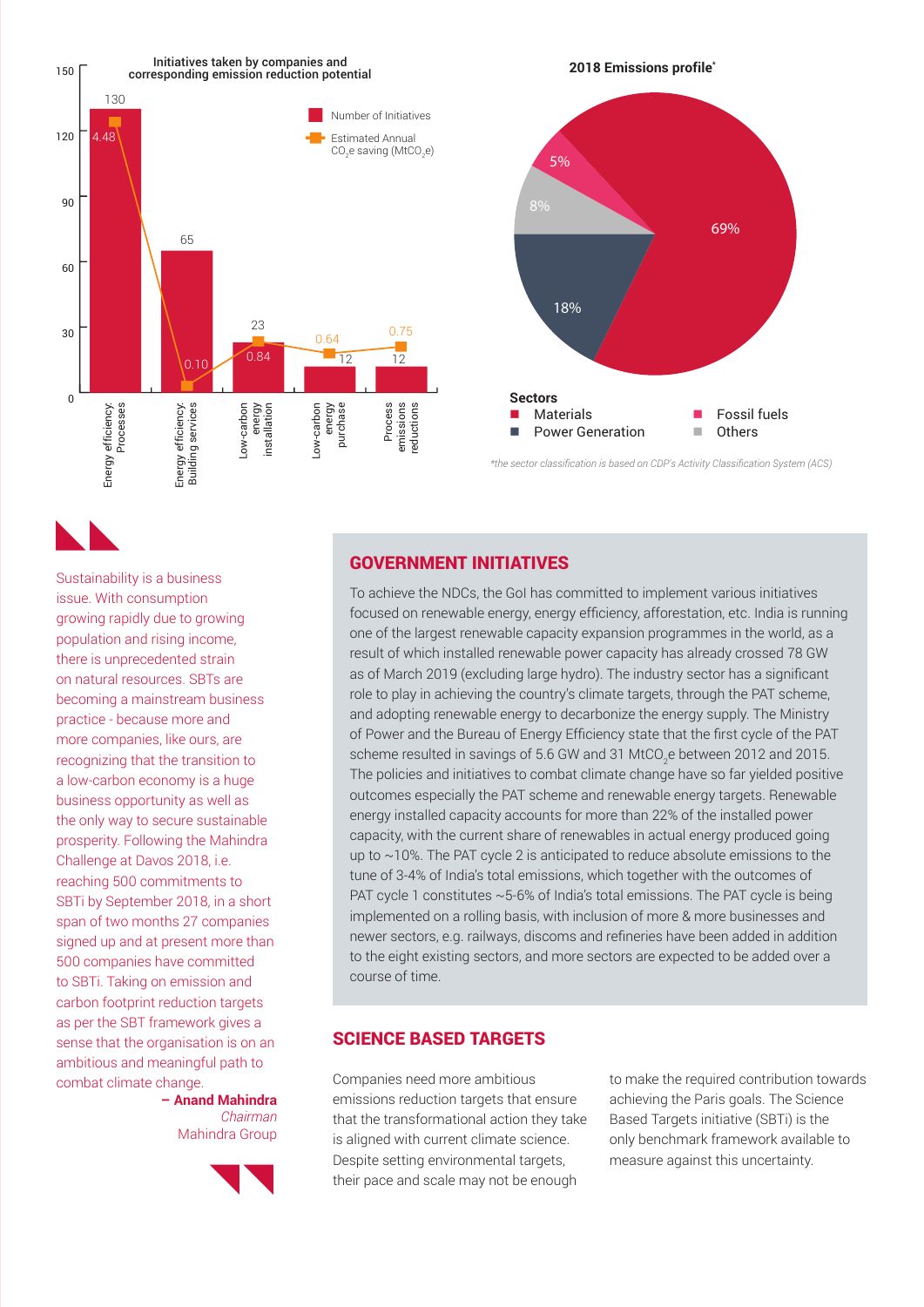

Tata Chemicals is engaged in an energising transformation agenda built on the three pillars of Innovation, Sustainability and Digitisation. We embrace environment friendly technologies and business practices while tracking our carbon footprint and setting targets to reduce carbon emission. Setting Science based targets will help us transition towards growth which is in consonance with low carbon economy.

> **– R Mukundan** *Managing Director & CEO* Tata Chemicals Limited



**Selected impacts 1.5°C** 2.0°C 2.0°C 2.0°C impacts

#### **2100 WARMING PROJECTIONS**

Emissions and expected warming based on pledges and current policies

### 2°C vs 1.5°C

The 1.5°C report of IPCC pushed the boundaries of climate science, shedding light on a new body of research that explores global emission trajectories compatible with keeping warming at 1.5°C and wellbelow 2°C, compared to pre-industrial levels. Acknowledging the risks involved in exceeding 1.5°C, SBTi is urging companies to aim for the most ambitious target possible. How some of the impacts vary by limiting warming to 1.5°C vs 2°C are summarised in the table.

#### Global population exposed to severe heat at least once every 5 years 14% 37% 2.6x worse Number of ice-free artic summers At least one every 100 years At least one every 10 years 10x worse Reduction in maize harvest in tropics 3% 7% 2.3x worse Further decline in coral reefs 70-90% 99% Up to 29% worse Decline in marine fisheries 1.5 M tonnes 3M tonnes 2x worse

| <b>Benefit</b>                          | Benefits translated by setting SBTs                                                                                                                                                                                                                                   |
|-----------------------------------------|-----------------------------------------------------------------------------------------------------------------------------------------------------------------------------------------------------------------------------------------------------------------------|
| <b>International</b><br>competitiveness | Reduction in GHG emissions translating into low energy costs,<br>competitive advantage, profitability and increased resilience                                                                                                                                        |
|                                         | Long-term first mover advantages over competitors<br>٠                                                                                                                                                                                                                |
|                                         | Higher credibility with stakeholders with enhanced<br>■<br>decarbonization ambition                                                                                                                                                                                   |
| <b>Converting</b><br>risks into         | Demonstrates leadership & proactivity towards a low-carbon<br>■<br>regulatory environment                                                                                                                                                                             |
| opportunities                           | \$27.5 trillion (roughly equivalent to 93 percent of U.S. equities<br>п<br>by market capitalization) are at significant climate risk as per a<br>Sustainability Accounting Standards Board (SASB) research <sup>6</sup>                                               |
| <b>Attract new</b><br><i>investors</i>  | Investors recognizing importance of transition to a low carbon<br>■<br>economy and sustainable economic growth                                                                                                                                                        |
|                                         | The Global Investors Coalition on Climate Change commits to<br>■<br>"work with the companies in which they invest to ensure that<br>they are minimizing and disclosing the risks and maximizing the<br>opportunities presented by climate change and climate policy"7 |
| <b>Preparedness</b>                     | Enables adherence to international climate change commitments<br>Enhanced preparedness to upcoming regulations, avoiding a<br>■<br>rapid transition                                                                                                                   |

### WHY SHOULD COMPANIES COMMIT TO SETTING SBTs?

SBTi is a strong signal to the international community that a business is taking its environmental responsibilities seriously. SBTs provide companies with a transparent and credible foundation for their corporate climate action plans to reduce their risks and increase the opportunities. This also helps to create a pathway for future-proof growth, while availing the following benefits.

<sup>6</sup> Supporting the work of the TCFD, SASB

Investor Briefing Note, Climate Action 100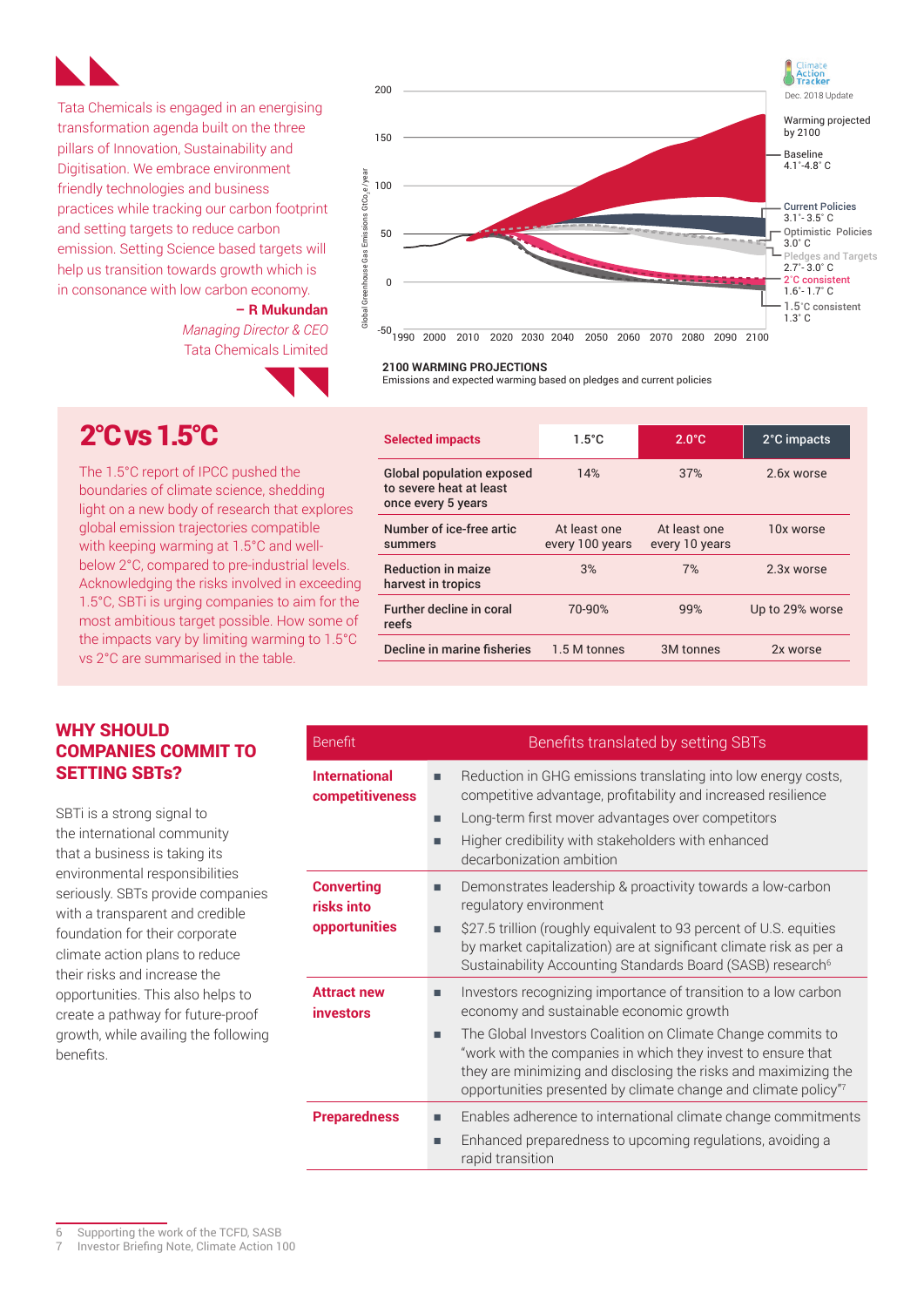

Carbon emissions not only alter climate cycle but also impacts the ecosystem. Greater economic growth can be achieved if we connect the dots between climate change, water scarcity and energy shortage. Setting SBTs have helped us to define our sustainability roadmap and would certainly reap economic benefits.

**– Mr. Sunil Duggal** *CEO* Hindustan Zinc Limited

### GLOBAL CALL TO ACTION

The pace of SBT adoption by companies has been quite significant in a short timeframe (as shown in the graph) with many of the largest players making commitments. As on 14th August 2019, 611 companies signed up for SBTi globally, with 232 companies having their targets set. India stands at the fifth position after USA, Japan, UK and France in the number of companies committed to the SBTi. The highest number of companies under the SBTi are from the Food and Beverage Processing (46) sector, followed by Banks, Diverse Financials & Insurance (43) and Real Estate (39).



*\*Data for 2019 is till the month of August*

### THE SBTi – JOIN THE GLOBAL CALL TO ACTION

SBTi identifies and promotes innovative approaches for setting ambitious and meaningful corporate GHG reduction targets. The initiative's overall aim is that by 2020, SBT setting will become standard business practice and corporations will play a major role in driving down global GHG emissions. SBT setting is already becoming part of the annual report of companies and the data infrastructure for institutional investors through the CDP questionnaire and scoring. A set of basic requirements need to be met by any organization that wishes to develop its SBTs. Criteria for developing SBTs are highlighted on the next page.

### INDIAN COMPANIES TAKING ACTION

As of August 2019, 30 companies have committed to the SBTi, with Mahindra Sanyo Special Steel becoming the first company in India as well as the first steel company globally to have its targets approved. Other companies with approved targets include Hindustan Zinc Limited, Tech Mahindra and Wipro classified under Mining – Metals, and the other two fall under the Software & Services sector respectively.



1. Commit 2. Develop Target





for validation 4. Announce Target

3. Submit target





*Companies get 24 months from the date of commitment to develop and get the target validated from the SBTi*



SBTi is an assured step towards objectively setting emission targets. It would immensely help align organizations towards the 1.5-degree scenario. YES BANK is fully committed to this initiative and takes pride in being a road-tester.

### **– Namita Vikas**

*Group President & Global Head, Climate Strategy & Responsible Banking* YES BANK